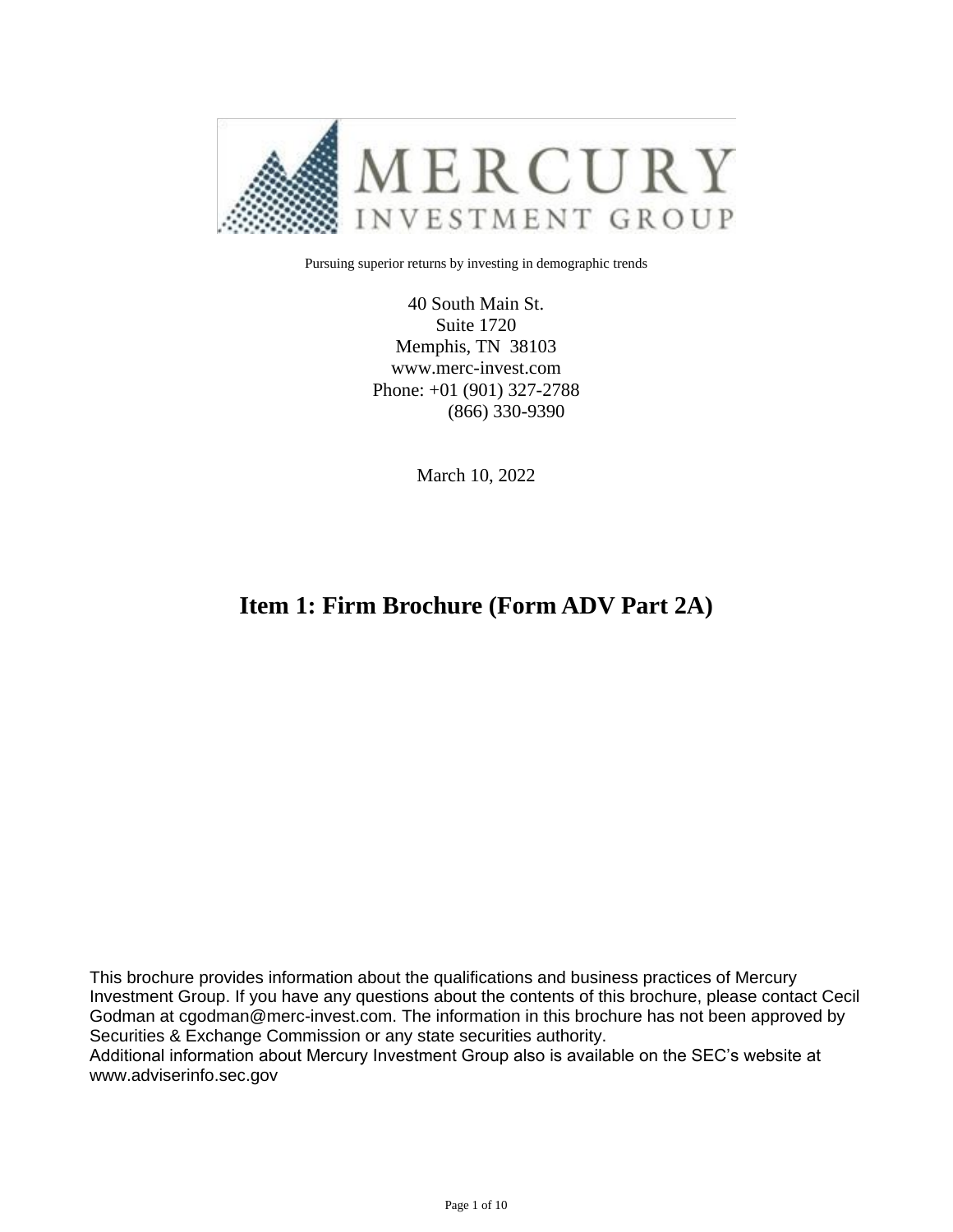## **Item 2: Material Changes**

Form ADV Part 2 requires registered investment advisers to amend their brochure when information becomes materially inaccurate. If there are any material changes to an adviser's disclosure brochure, the adviser is required to notify you and provide you with a description of the material changes.

Since the filing of our last annual updating amendment, we have the following material changes to report:

- A change in address caused by the firm moving from suite 1530 to suite 1720 of 40 S Main St.
- Updated Item 4 to reflect that we may provide other advisers with our model portfolios and any updates thereof.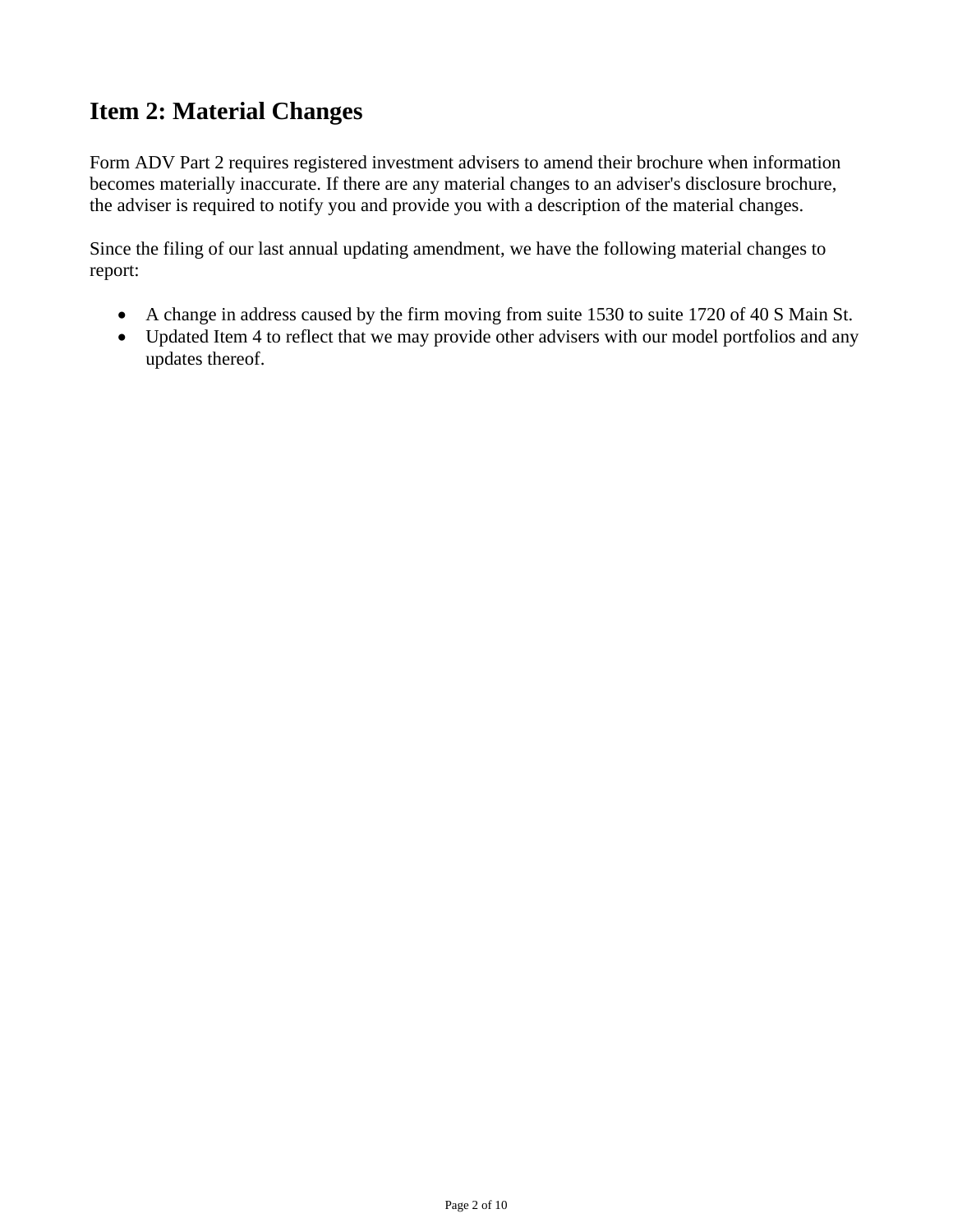# **Item 3 Table of Contents**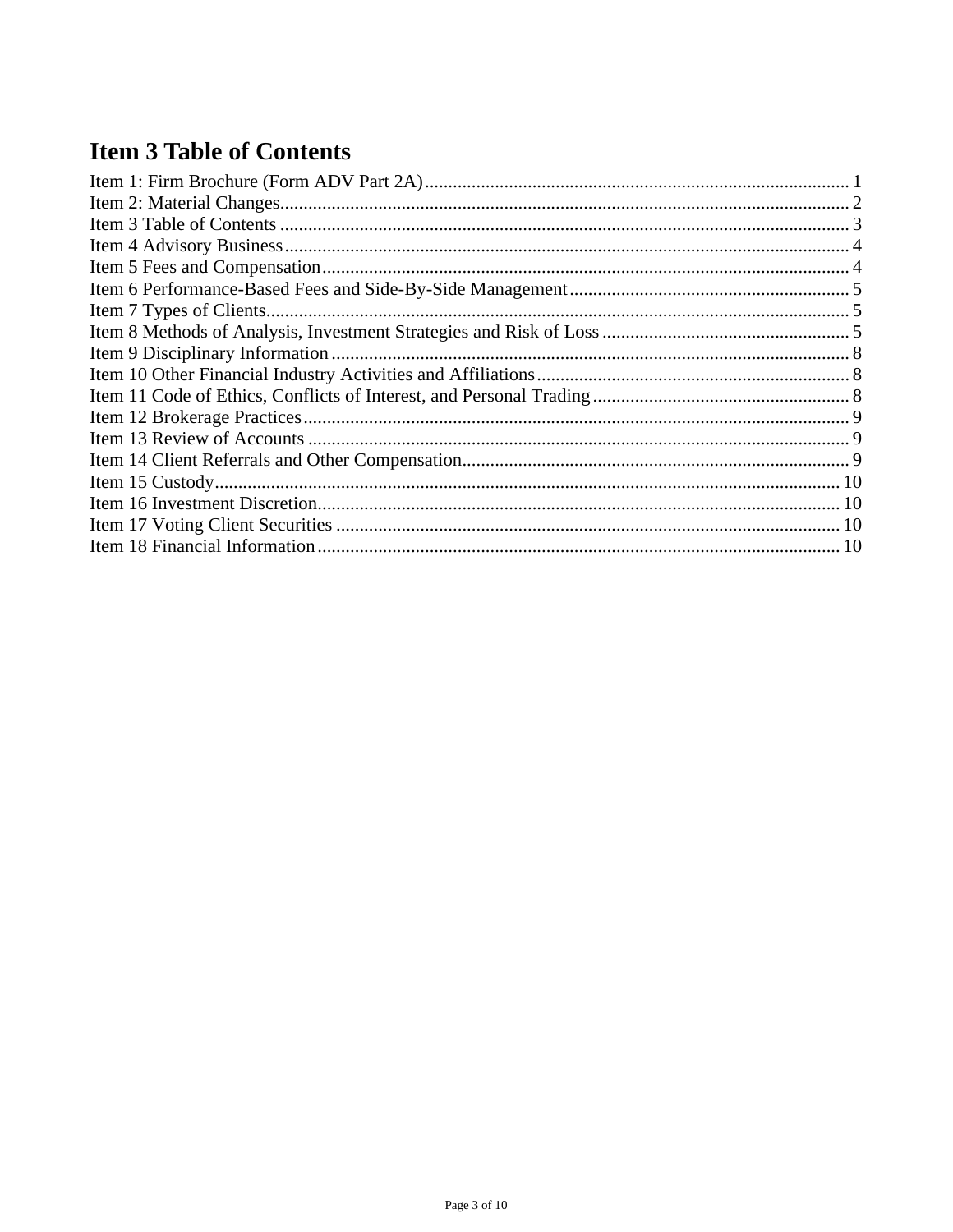## **Item 4 Advisory Business**

#### *Firm Description and Services*

GHE LLC, dba Mercury Investment Group is a Memphis based registered investment advisor. The firm was founded in 2002 by principal owners Frank Goodman and Robert Hunt with the goal of offering an alternative to traditional investment research and advice.

Mercury Investment Group has developed an objective and disciplined approach to investment management. Using individually managed accounts, this approach recognizes the new normal created by changes in demographics. This has led to the development of a defined strategy incorporating a number of themes, with the primary objectives of above market returns with market level risk, and tax efficiency through low turnover. We primarily use large-capitalization U.S. common stocks. When necessary to meet client needs, we also use exchange traded funds, closed-end bond funds, no–load mutual funds, municipal securities, US government securities and sell covered-call options contracts. Based on our clients' needs and risk preferences, we invest our clients' funds in a long only non-leveraged investment portfolio. Some clients wish to have restrictions on their accounts. We welcome conversations about any client needs. We generally avoid investments in alcohol, gaming or tobacco interests.

Mercury Investment Group may act as a sub-advisor for other financial institutions and provide them with our model portfolios and any updates thereof.

#### *Services Tailored to Clients' Needs*

Services are provided based on a client's specific needs within the scope of the services provided as discussed above. A review of the information provided by the client regarding the client's current financial situation, goals, and risk tolerances will be performed and advice will be provided that is in line with available information.

#### *Assets Under Management*

As of December 31, 2021 Mercury Investment Group had discretionary management of 97 separate accounts totaling \$152,802,658 million and zero non-discretionary management accounts.

### **Item 5 Fees and Compensation**

Mercury Investment Group charges a maximum fee of 1/4 of 1% per quarter of the assets under management collected quarterly in advance. The fees are based on the value of the account at the time the fee is imposed. Mercury Investment Group offers break-points as account size increases as indicated in the client's investment contract. Fees for a partial quarter will be prorated based on the number of days in the quarter that the account was open.

Our investment contract can be cancelled with 30 day noticed. Fees will be returned based on a prorata basis. Fees may be paid directly to Mercury Investment Group by the client or may be paid from the client's custodial account based on arrangements agreed upon by the client and the client's custodian. Custodians may not independently validate the amount of Mercury Investment Group's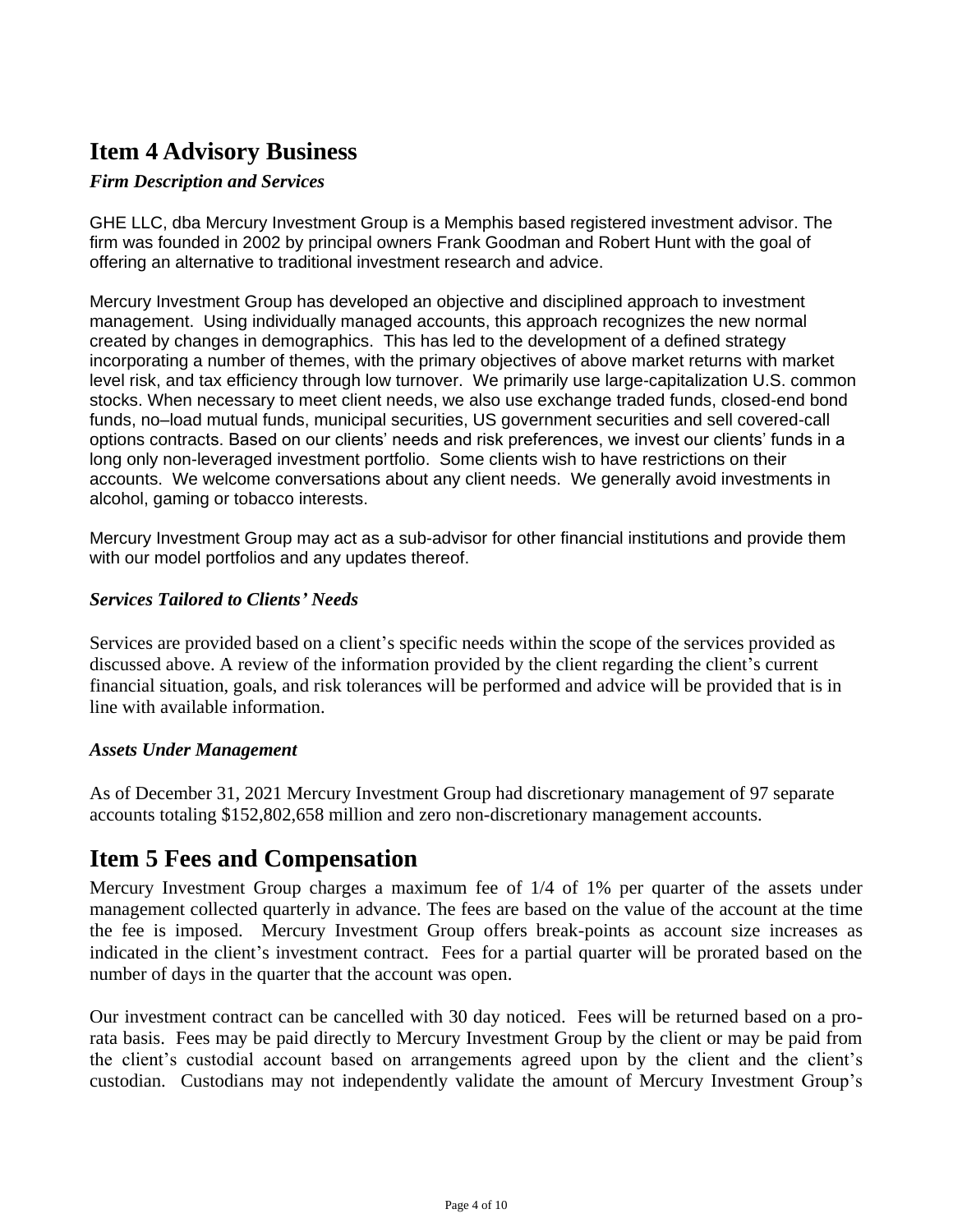fee, and clients are encouraged to review their custodial account statement. In addition to the custodian's year end statement, we provide a summary of our fees to clients for their use as requested.

#### Other Fees and Expenses

In addition to the investment advisory fees above, you will pay transaction fees for securities transactions executed in your account(s) in accordance with the custodian's transaction fee schedule. Additionally, you may pay fees for custodial services, account maintenance fees, transaction fees, and other fees associated with maintaining the account. Such fees are not charged by Mercury Investment Group and are charged by the product, broker-dealer or account custodian. Mercury Investment Group does not share in any portion of such fees. Additionally, you may pay your proportionate share of the fund's management and administrative fees and sales charges as well as the mutual fund adviser's fee of any mutual fund they purchase. Such fees are not shared with Mercury Investment Group and are compensation to the fund manager. You should read the mutual fund prospectus prior to investing. The Client should review both the fees charged by the fund(s) and the fees charged by Mercury Investment Group to fully understand the total fees to be paid.

## **Item 6 Performance-Based Fees and Side-By-Side Management**

Mercury Investment Group does not charge performance-based fees, and does not engage in side-byside management.

### **Item 7 Types of Clients**

Mercury Investment Group offers disciplined, quantitatively driven strategy of investment management services for individuals, trusts, estates, charitable organizations, governmental entities, corporations, pension & profit sharing plans, and businesses.

Minimum portfolio size: \$500,000. Mercury Investment Group reserves the right to negotiate minimum dollar values required under certain circumstances.

### **Item 8 Methods of Analysis, Investment Strategies and Risk of Loss**

#### Our Methods of Analysis and Investment Strategies

Mercury Investment Group studies the structure of households around the world, specifically their age, education/income, ethnic, and geographic distributions. We develop investment themes based on an understanding of how increasing global affluence combines with demographic, social and product trends to drive changes in consumer demand. To act on this knowledge, we invest clients in a like weighted portfolio of U.S. based equities that are positioned to take advantage of superior demographic demand growth. Our returns have been primarily generated through stock selection and not sector allocations.

#### Risk of Loss

Past performance is no guarantee of future results. Stock market conditions vary from year to year, and can result in a decline in market value due to material market or economic conditions. Mercury Investment Group makes quantitative evaluations of likely future outcomes that may not prove to be accurate or there may be market conditions where this approach performs poorly. As a result the strategy is only suitable for investors who have medium to long-term investment goals and are comfortable with an investment that may decrease in value.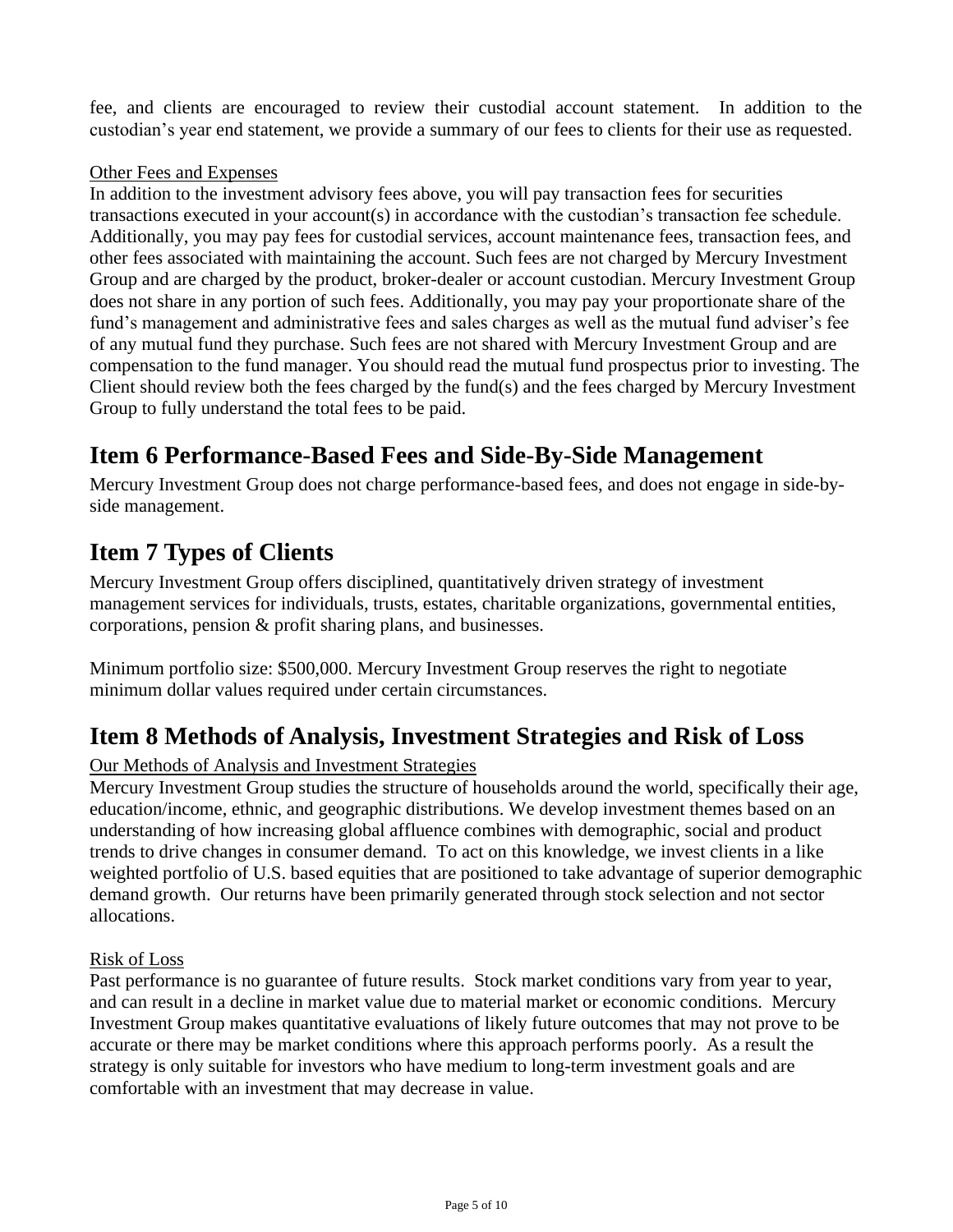The potential return or gain and potential risk or loss of an investment varies, generally speaking, with the type of product invested in. Below is an overview of the types of products available on the market and the associated risks of each:

Common Stocks. Investments in common stocks, both directly and indirectly through investment in shares of ETFs, may fluctuate in value in response to many factors, including, but not limited to, the activities of the individual companies, general market and economic conditions, interest rates, and specific industry changes. Such price fluctuations subject certain strategies to potential losses. During temporary or extended bear markets, the value of common stocks will decline, which could also result in losses for each strategy.

Portfolio Turnover Risk. High rates of portfolio turnover could lower performance of an investment strategy due to increased costs and may result in the realization of capital gains. If an investment strategy realizes capital gains when it sells its portfolio investments, it will increase taxable distributions to you. High rates of portfolio turnover in a given year would likely result in short-term capital gains and under current tax law you would be taxed on short-term capital gains at ordinary income tax rates, if held in a taxable account.

Non-Diversified Strategy Risk. Some investment strategies may be non-diversified (e.g., investing a greater percentage of portfolio assets in a particular issuer and owning fewer securities than a diversified strategy). Accordingly, each such strategy is subject to the risk that a large loss in an individual issuer will cause a greater loss than it would if the strategy held a larger number of securities or smaller positions sizes.

Model Risk. Financial and economic data series are subject to regime shifts, meaning past information may lack value under future market conditions. Models are based upon assumptions that may prove invalid or incorrect under many market environments. We may use certain model outputs to help identify market opportunities and/or to make certain asset allocation decisions. There is no guarantee any model will work under all market conditions. For this reason, we include model related results as part of our investment decision process but we often weigh professional judgment more heavily in making trades or asset allocations.

ETF Risks, including Net Asset Valuations and Tracking Error. An ETF's performance may not exactly match the performance of the index or market benchmark that the ETF is designed to track because 1) the ETF will incur expenses and transaction costs not incurred by any applicable index or market benchmark; 2) certain securities comprising the index or market benchmark tracked by the ETF may, from time to time, temporarily be unavailable; and 3) supply and demand in the market for either the ETF and/or for the securities held by the ETF may cause the ETF shares to trade at a premium or discount to the actual net asset value of the securities owned by the ETF. Certain ETF strategies may from time to time include the purchase of fixed income, commodities, foreign securities, American Depository Receipts, or other securities for which expenses and commission rates could be higher than normally charged for exchange-traded equity securities, and for which market quotations or valuation may be limited or inaccurate.

Clients should be aware that to the extent they invest in ETF securities they will pay two levels of advisory compensation – advisory fees charged by Adviser plus any advisory fees charged by the issuer of the ETF. This scenario may cause a higher advisory cost (and potentially lower investment returns) than if a Client purchased the ETF directly. An ETF typically includes embedded expenses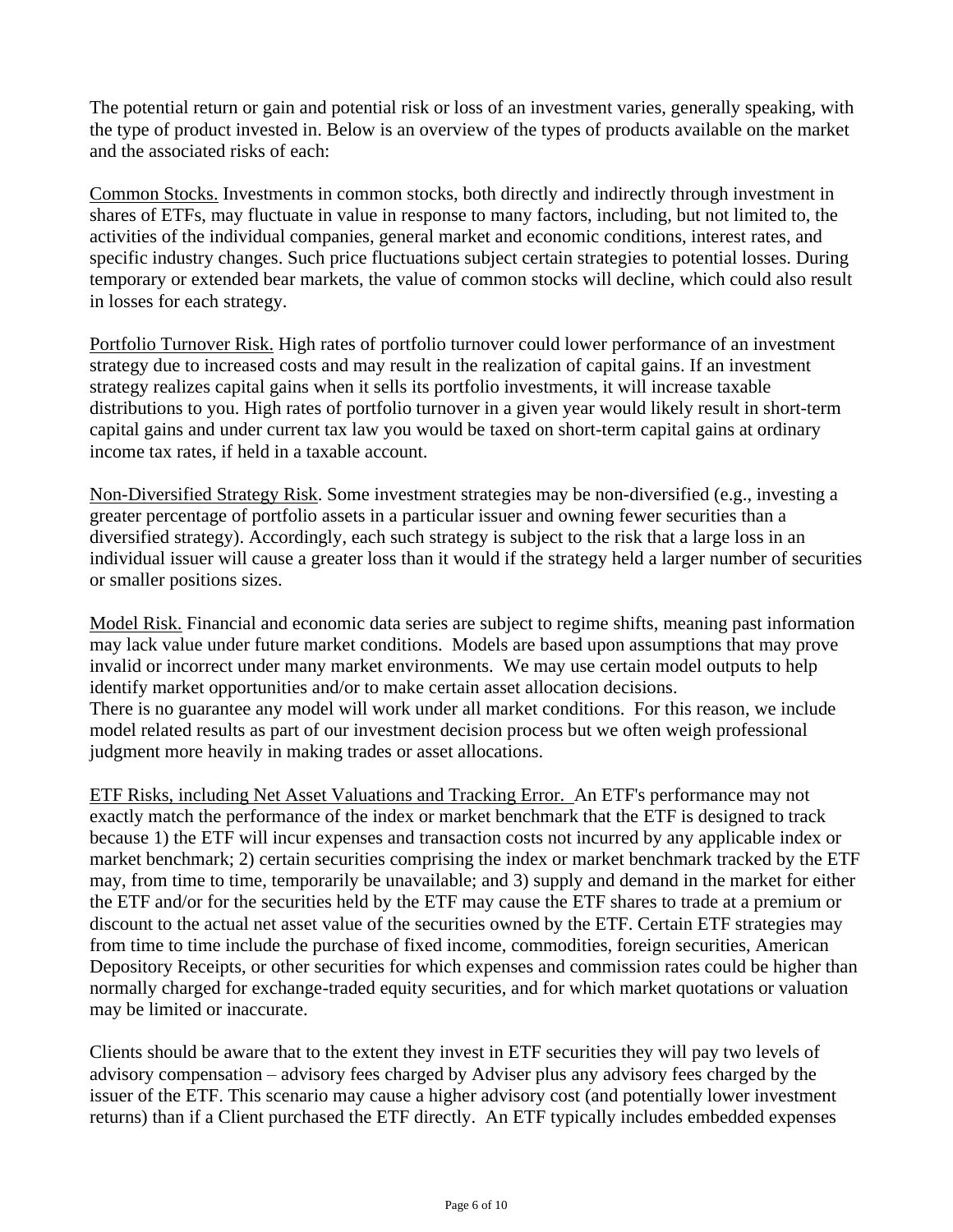that may reduce the ETF's net asset value, and therefore directly affect the ETF's performance and indirectly affect a Client's portfolio performance or an index benchmark comparison. Expenses of the ETF may include investment advisor management fees, custodian fees, brokerage commissions, and legal and accounting fees. ETF expenses may change from time to time at the sole discretion of the ETF issuer. ETF tracking error and expenses may vary.

Inflation, Currency, and Interest Rate Risks. Security prices and portfolio returns will likely vary in response to changes in inflation and interest rates. Inflation causes the value of future dollars to be worth less and may reduce the purchasing power of an investor's future interest payments and principal. Inflation also generally leads to higher interest rates, which in turn may cause the value of many types of fixed income investments to decline. In addition, the relative value of the U.S. dollardenominated assets primarily managed by Adviser may be affected by the risk that currency devaluations affect Client purchasing power.

Legislative and Tax Risk. Performance may directly or indirectly be affected by government legislation or regulation, which may include, but is not limited to: changes in investment advisor or securities trading regulation; change in the U.S. government's guarantee of ultimate payment of principal and interest on certain government securities; and changes in the tax code that could affect interest income, income characterization and/or tax reporting obligations, particularly for options, swaps, master limited partnerships, Real Estate Investment Trust, Exchange Traded Products/Funds/Securities. We do not engage in tax planning, and in certain circumstances a Client may incur taxable income on their investments without a cash distribution to pay the tax due. Clients and their personal tax advisors are responsible for how the transactions in their account are reported to the IRS or any other taxing authority.

Information Security Risk. We may be susceptible to risks to the confidentiality and security of its operations and proprietary and customer information. Information risks, including theft or corruption of electronically stored data, denial of service attacks on our website or websites of our third-party service providers, and the unauthorized release of confidential information are a few of the more common risks faced by us and other investment advisers. Data security breaches of our electronic data infrastructure could have the effect of disrupting our operations and compromising our customers' confidential and personally identifiable information. Such breaches could result in an inability of us to conduct business, potential losses, including identity theft and theft of investment funds from customers, and other adverse consequences to customers. We have taken and will continue to take steps to detect and limit the risks associated with these threats.

Tax Risks. Tax laws and regulations applicable to an account with Adviser may be subject to change and unanticipated tax liabilities may be incurred by an investor as a result of such changes. In addition, customers may experience adverse tax consequences from the early assignment of options purchased for a customer's account. Customers should consult their own tax advisers and counsel to determine the potential tax-related consequences of investing.

Advisory Risk. There is no guarantee that our judgment or investment decisions on behalf of particular any account will necessarily produce the intended results. Our judgment may prove to be incorrect, and an account might not achieve her investment objectives. In addition, it is possible that we may experience computer equipment failure, loss of internet access, viruses, or other events that may impair access to accounts' custodians' software. Adviser and its representatives are not responsible to any account for losses unless caused by Adviser breaching our fiduciary duty.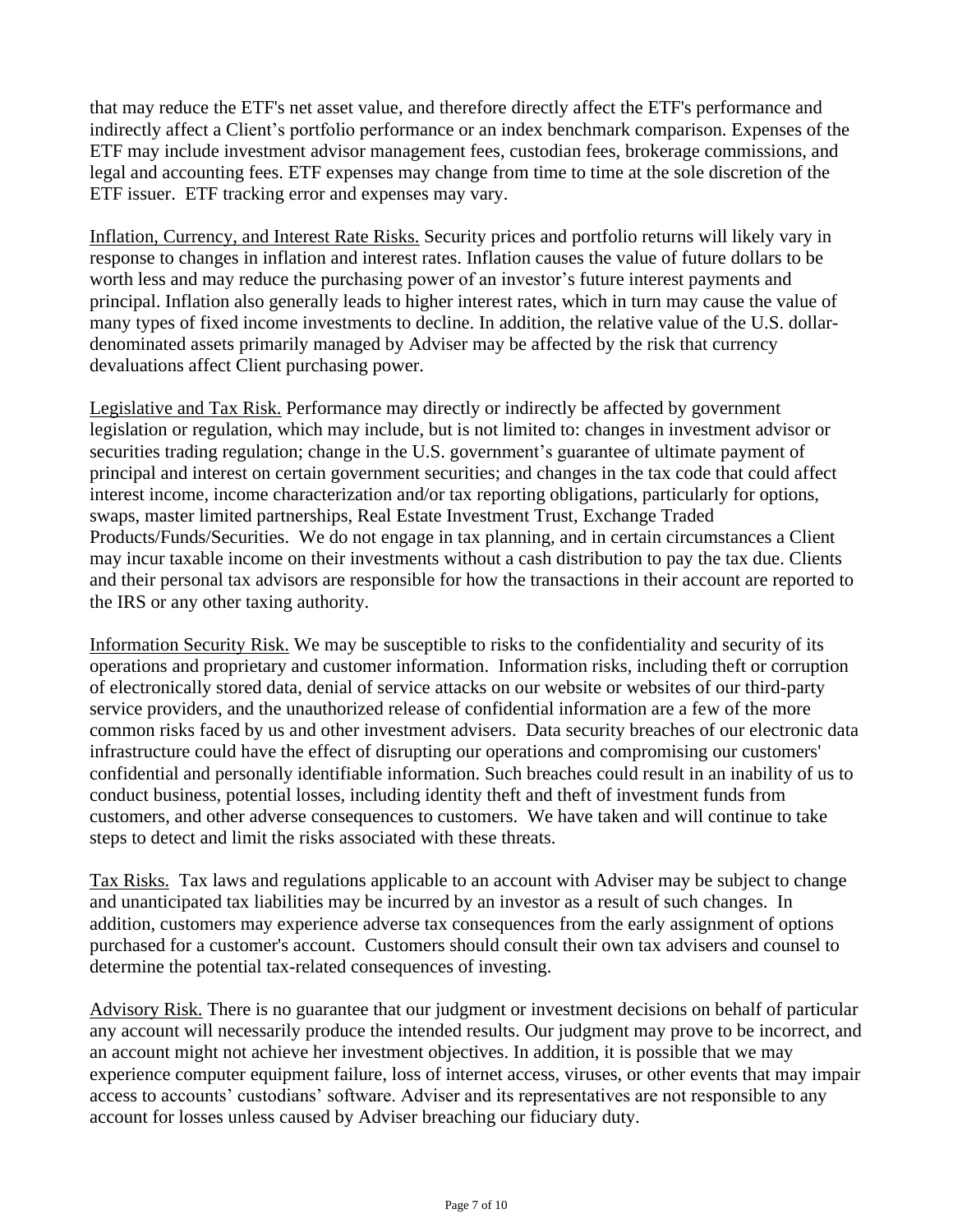Dependence on Key Employees. An accounts success depends, in part, upon the ability of our key professionals to achieve the targeted investment goals. The loss of any of these key personnel could adversely impact the ability to achieve such investment goals and objectives of the account.

## **Item 9 Disciplinary Information**

Mercury Investment Group is not and has not been involved in any disciplinary action. There is also no disciplinary action to disclose about its management personnel.

### **Item 10 Other Financial Industry Activities and Affiliations**

Mercury Investment Group is not and has not been involved in any disciplinary action. There is also no disciplinary action to disclose about its management personnel.

Mercury Investment Group is not registered as a securities broker-dealer. No member of Mercury Investment Group participates in any other investment-related business, nor are they a related person or a general partner in any partnership in which clients are solicited to invest. No material conflicts of interest exist.

### **Item 11 Code of Ethics, Conflicts of Interest, and Personal Trading**

Our Code of Ethics requires all members and employees to respect and obey all of the laws, rules and regulations applicable to our business, including, among others, securities, banking and other federal, state & local laws. Mercury Investment Group has a Compliance Manual designed specifically to meet applicable laws and regulations. This means that all members and employees of Mercury Investment Group must respect and obey all of the laws, rules and regulations applicable to our business, including among others, securities, banking and other federal, state and local laws. Although he or she is not expected to know the details of each law governing Mercury Investment Group's business, he or she is expected to be familiar with and comply with the company-wide policies and procedures as they apply to his or her business unit and, when in doubt, to seek advice from supervisors, managers or other appropriate personnel.

A copy of our Code of Ethics is available by contacting us at 901.327.2788.

Mercury Investment Group does not recommend, nor buy or sell investments in which it has a material financial interest.

The members of Mercury Investment Group may, from time to time, purchase securities for themselves that are also recommended to clients. Members inform the Compliance Officer of all trades. In addition, we require all "Access Persons" to report, and the Compliance Officer to review, their personal securities transactions. While we consider owning the same things to be an aligning of interests between members and clients, we do not allow transactions between members and clients and all trades are completed by a third party broker/dealer. No member or employee trades that harm a client or allow a member or employee to be unfairly advantaged are allowed.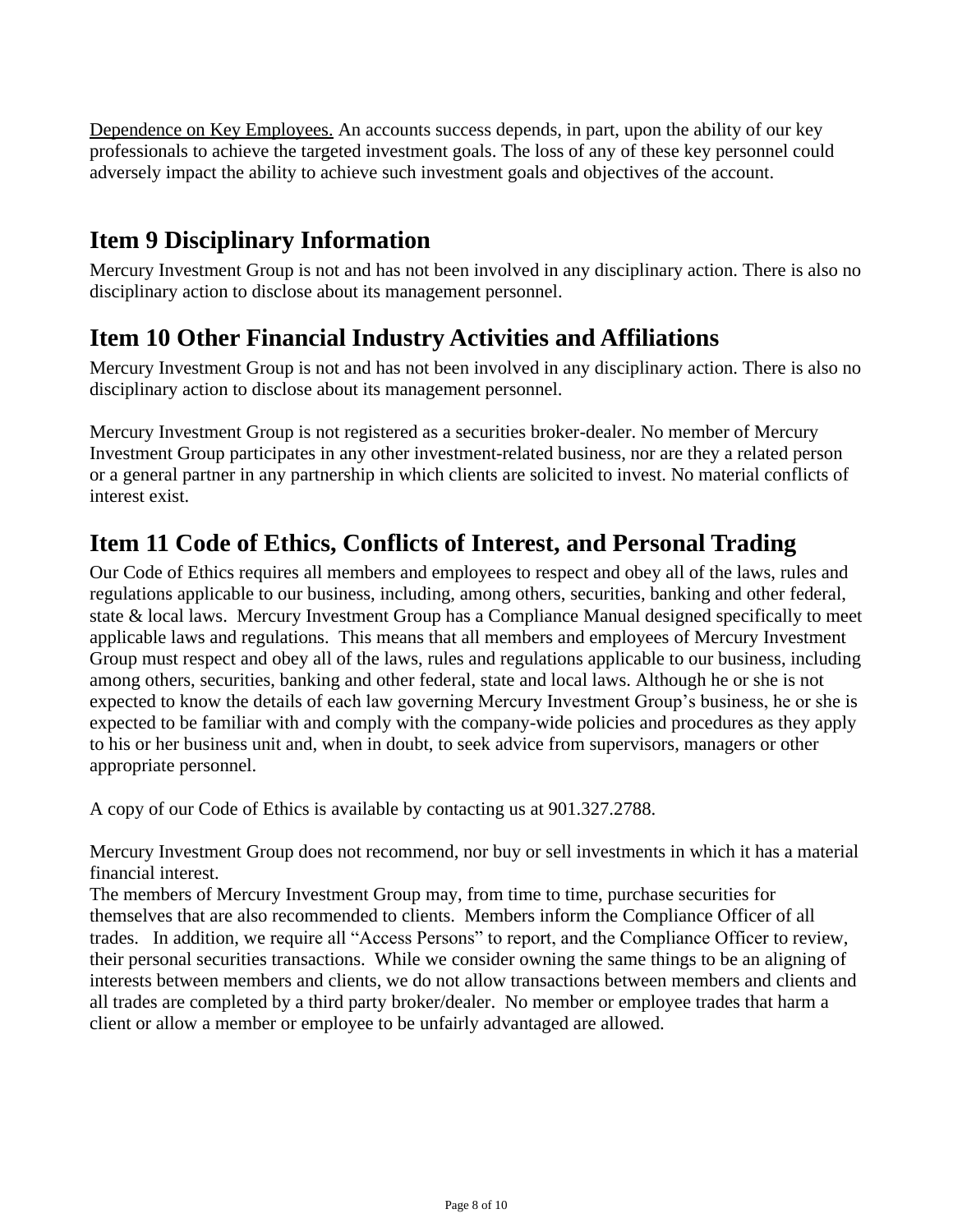## **Item 12 Brokerage Practices**

Mercury Investment Group selects individual brokers based on their ability to provide the best qualitative execution for managed accounts. This is not limited to lowest commission and includes speed of execution, number of markets checked, confidentiality and responsiveness. We do not participate in any soft dollar programs, and receive no research or other products or services other than execution from a broker-dealer or third party in connection with client securities transactions. We receive no client referrals from any broker-dealer, nor is any person at Mercury Investment Group related to any person at a broker-dealer that we use.

A client may choose to direct that we execute all transactions through the client's broker-dealer. The client specifically authorizes Adviser to incur higher commissions than might be negotiated by Adviser on the client's behalf with other broker-dealers because the client has confidence in their broker-dealer. The client acknowledges that such broker-dealers are not agents of Adviser and will not hold the Adviser liable for the acts, conduct or omissions of such broker-dealers.

It is agreed that the sole standard of care imposed upon Mercury Investment Group is to act with the skill, prudence, and diligence under the current circumstances that a prudent person acting in a like capacity and familiar with such matters would use in the conduct of an enterprise of a like character and with like aims. Mercury Investment group shall not be liable to the client for any act or omission of any broker, dealer or the Custodian. Any stated limitations on liability shall not relieve the investment adviser from any responsibility or liability the investment adviser may have under state or federal statutes.

Client funds are not pooled or comingled. Client trades are entered individually. Clients own highly similar portfolios so orders for the same security may be placed for many clients at the same time. The chronological order of trades is the discretion of Mercury Investment Group and trades are entered so as to not advantage or disadvantage any client or group of clients over the long term.

### **Item 13 Review of Accounts**

All accounts are reviewed by one or more of the members of the investment committee of the firm.

Each account is reviewed at least quarterly, or more frequently in the discretion of the Investment Committee. Each account is reviewed for adherence to the firm's investment process. In addition to reports received from the custodian. Mercury Investment Group provides a valuation report showing the cost basis and value of all investments held in a client's account(s) as requested.

The Investment Committee consists of: Frank B. Goodman, III, Bob Hunt, Cecil Godman, III, and Edward Goodman.

### **Item 14 Client Referrals and Other Compensation**

Neither Mercury Investment Group, nor its members, have any arrangements, oral or in writing whereby they are paid cash by or receive some economic benefit from a non-client in connection with giving advice to clients. We also do not directly or indirectly compensate any person for client referrals.